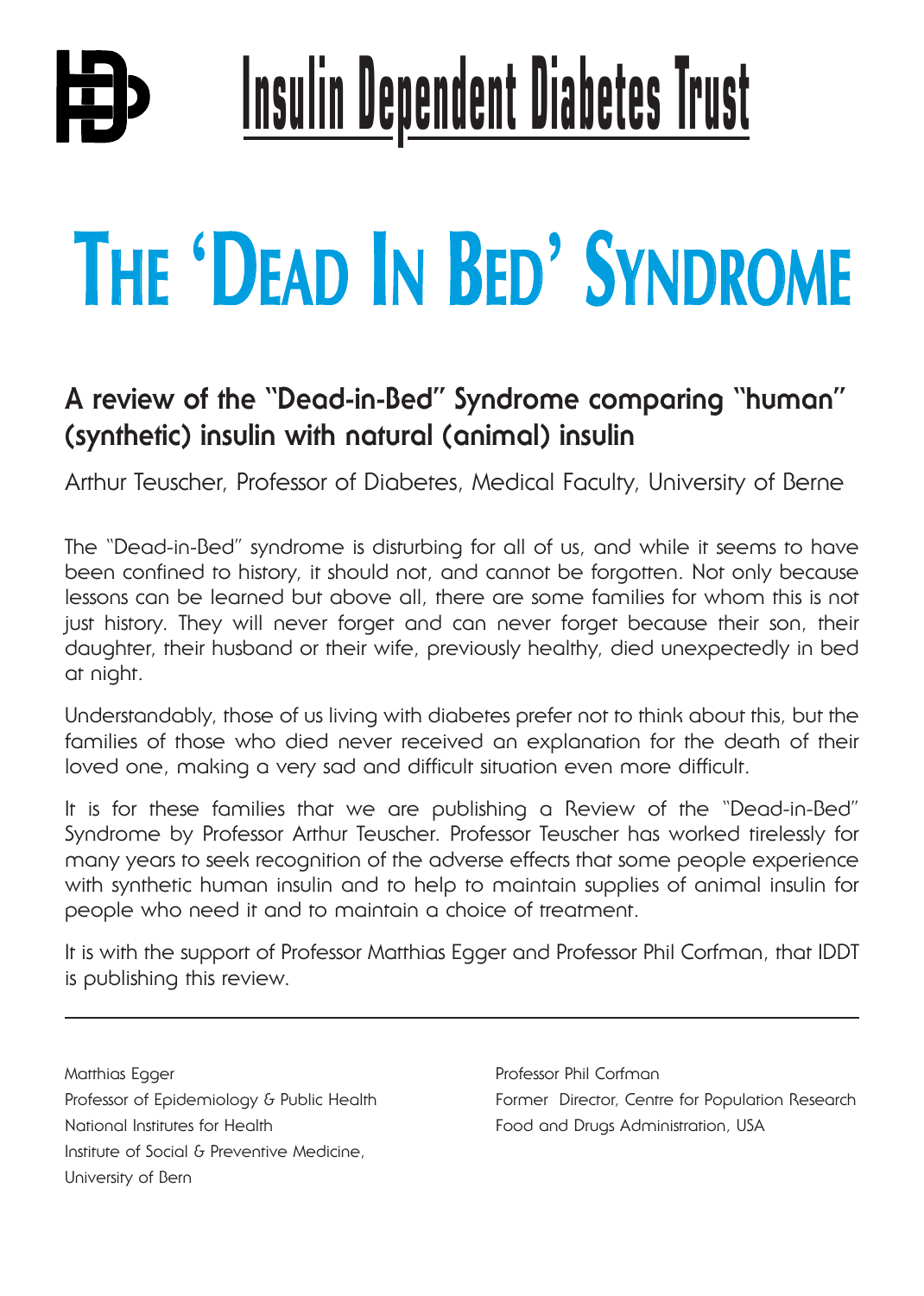## **A review of the 'Dead-in-Bed' Syndrome comparing 'human' (synthetic) insulin with natural (animal) insulin**

#### ARTHUR TEUSCHER, PROF. OF DIABETES, Medical Faculty, University of Berne

#### *Introduction*

The "dead-in-bed" syndrome occurs almost exclusively in type 1 diabetics under the age of 40. They go to bed in apparently good health and are found the following morning dead either in or near their bed. The direct cause of death has been attributed to dysrhythmia, a variation of the normal regular heartbeat, but it also may be due to unperceived nocturnal hypoglycemia<sup>1</sup> caused by insulin.

As described below, there appears to have been an increase in the dead-in-bed syndrome since so-called "human" insulin came into wide use. The first case, that of "J.B", who was my patient, prompted my strong interest in this issue.

#### *A Case of the "Dead-in-Bed" Syndrome: J.B. a student*

In the words of his parents: "From October 1990 on, our 24 year old son, J.B., lived alone as a student. His type 1 diabetes was diagnosed in 1975 and he was treated with 'human' insulin starting in 1982. From November 1987 to his death in 1994 he had about 20 severe hypoglycemic events, sometimes with convulsions and loss of consciousness, usually at night between 2 and 3:30 a.m. We or the emergency doctor often had to inject him with glucagon. He was hospitalized several times".

In 1994, he did not wake up from one of these hypoglycemic attacks. His parents tried to call him several times and finally called the police. The officers found him in a sleeping position with no signs of a break-in or suicide, so there was no post-mortem. After his death, J.B.'s parents allowed his electronic diabetes diary to be analyzed. The insulin doses as well as the blood sugar levels had been normal the day of his death.

Two years later, the couple was alerted to the existence of other cases of the dead-in-bed syndrome in Switzerland in an article published in Subkutan, a magazine published by the German Diabetic Federation. <sup>2</sup> They saw parallels between the case of their son and other cases described in the article and they wanted the doctors who had treated him to make it clear if "human" insulin could possibly be the cause of his sudden death.

In 1994 the family doctor's questions were answered by Novo Nordisk by referring to the thesis of Horst-Lorenz Fehm, a neurologist at the University of Lübeck, which

postulated that although pork and 'human' insulin have a different ability to pass the blood-brain barrier, there is no indication at present that the cognitive functions of the brain during low blood sugar differ according to the use of various insulin species".

I take a statement such as this as evidence that industry resists considering that "human" insulin might at times be dangerous for some diabetics, even though the "Dead-in-Bed Syndrome" had been reported in as early as 1989, as noted below.

#### *Reports of the "Dead-in-Bed" Syndrome*

Dr. Patrick Toseland, a physician and pathologist at Guy's Hospital in London, was also a coroner for **Greater London** and **Southern United Kingdom. In 1989**, he reported that from 1985 to 1989, there was a rise in unexpected deaths among younger type 1 diabetics (as displayed in table 1)

*Table 1. Sudden or unexplained death in younger type 1 diabetics* [Toseland, pers. commun., September 17, 1989]

| Year                        | Total deaths     | Sudden or             |
|-----------------------------|------------------|-----------------------|
|                             | investigated by  | unexplained deaths of |
|                             | coroner          | type 1 diabetics      |
| 1985                        | 856              | 2                     |
| 1986                        | 762              | 4                     |
| 1987                        | 803              | 3                     |
| 1988                        | 774              | 9                     |
| 1989                        | 612 <sup>1</sup> | 22 <sup>1</sup>       |
| <sup>1</sup> 10 months only |                  |                       |

Out of 22 cases in 1989, 9 were under 35 years old and 14 definitely had used "human" insulin. Three had used "human" and pork insulin, and it could not be determined which type of insulin they had used before their deaths. In 5 cases, the type of insulin was unknown. In all cases other causes of death (including insulin overdoses) were ruled out. The patients had simply been found dead in bed. In two cases, when blood sugar could be measured within the critical time of half-an-hour after death, a hypoglycemic value was found. Later in the year The Economist argued that, even though the reasons for the sudden increase in the number of hypoglycemic deaths were not known, "a case can be made for withdrawing the drug ["human" insulin] from the mass market where alternatives are available.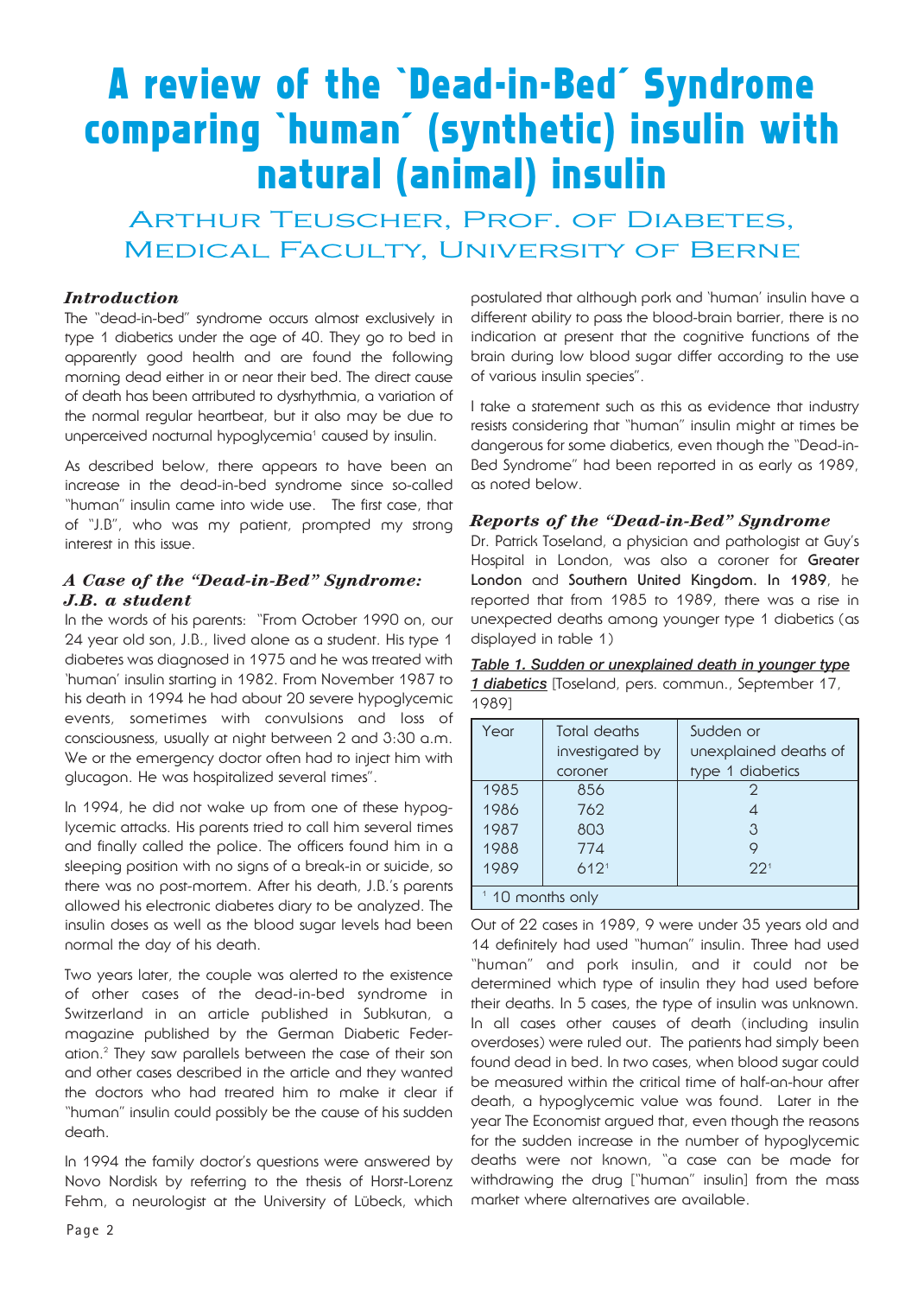#### *Table 2:* List of patients from Dr. Patrick Toseland, physician and forensic pathologist. Guy's Hospital London (Legacy 1989)

The patients all died between February 1988 and August 1989

| Age at the<br>moment of<br>death | Insulin                                                              | Circumstances of the death                                                                                                                                                                          | Profession                            |
|----------------------------------|----------------------------------------------------------------------|-----------------------------------------------------------------------------------------------------------------------------------------------------------------------------------------------------|---------------------------------------|
| 17                               | Actrapid<br>Monotard HM                                              | Found dead in bed at 9 p.m. The evening before he<br>had a normal behaviour                                                                                                                         | pupil                                 |
| 22                               | Neusulin and<br>Neuphane                                             | Not reported                                                                                                                                                                                        | Graduated<br>mathematician            |
| 27                               | Monotard, HM                                                         | Not reported                                                                                                                                                                                        | Not reported                          |
| 11                               | Initard HM,<br>(Mixed insulin)<br><b>Nordisk</b>                     | Found unconscious at 7 a.m.                                                                                                                                                                         | pupil                                 |
| 27                               | Not reported                                                         | Found dead in bed in his apartment. Time of death:<br>probably 2 days previously                                                                                                                    | unemployed                            |
| 53                               | Switched three<br>months earlier to<br>Humulin                       | Died in his hotel room. Showed normal behaviour<br>the evening before                                                                                                                               | Professor for African<br>Epidemiology |
| 27                               | Initard HM,<br>(Mixed insulin)<br>Nordisk                            | Found dead at home by her husband at 8 p.m. Was<br>pregnant (12th week). Showed normal behaviour 10<br>hours previously                                                                             | Housewife                             |
| 50                               | Lente<br>Insulatard HM                                               | Wife out of town. Was preparing dinner. Sat on an<br>armchair with a glass of gin. Found two days later                                                                                             | Gynaecologist                         |
| 41                               | Not reported                                                         | Found dead in bed. No noises during the night. Dead<br>in "status epilepticus"                                                                                                                      | Tire inspector                        |
| 18                               | Switched from<br>beef insulin to<br>Novopen, HM<br>and Ultratard HM. | Not reported                                                                                                                                                                                        | Not reported                          |
| 20                               | Not reported                                                         | Found dead at 12.30 a.m. in the bathroom. Two<br>hours previously had shown normal behaviour but<br>was pale                                                                                        | Not reported                          |
| 30                               | Novopen HM,<br>Insulatard, HM                                        | Found dead in bed. Bed undisturbed                                                                                                                                                                  | Assistant physician                   |
| 18                               | Actrapid, HM<br>Insulatard, HM                                       | Found dead in bed at 1 a.m. Bed undisturbed.<br>Showed normal behaviour the evening before.                                                                                                         | Pupil                                 |
| 56                               | Not reported                                                         | Found dead in bed at 10 p.m. Was seen to be<br>normal 30 hours before                                                                                                                               | Teacher                               |
| 29                               | Actrapid, HM<br>Ultratard, HM                                        | Found dead on the floor. Had used insulin inhalator.<br>A half-full bottle of Whisky was at the floor, no signs<br>of suicide                                                                       | Geologist                             |
| 35                               | Mixtard, HM                                                          | On Friday she was fine. Husband left her Saturday<br>morning at 6 a.m. and returned at 7.30 p.m. He<br>found her dead in bed. The bedside table was<br>overthrown, but everything else was in order | <b>Directress</b>                     |

*Continued on Page 4*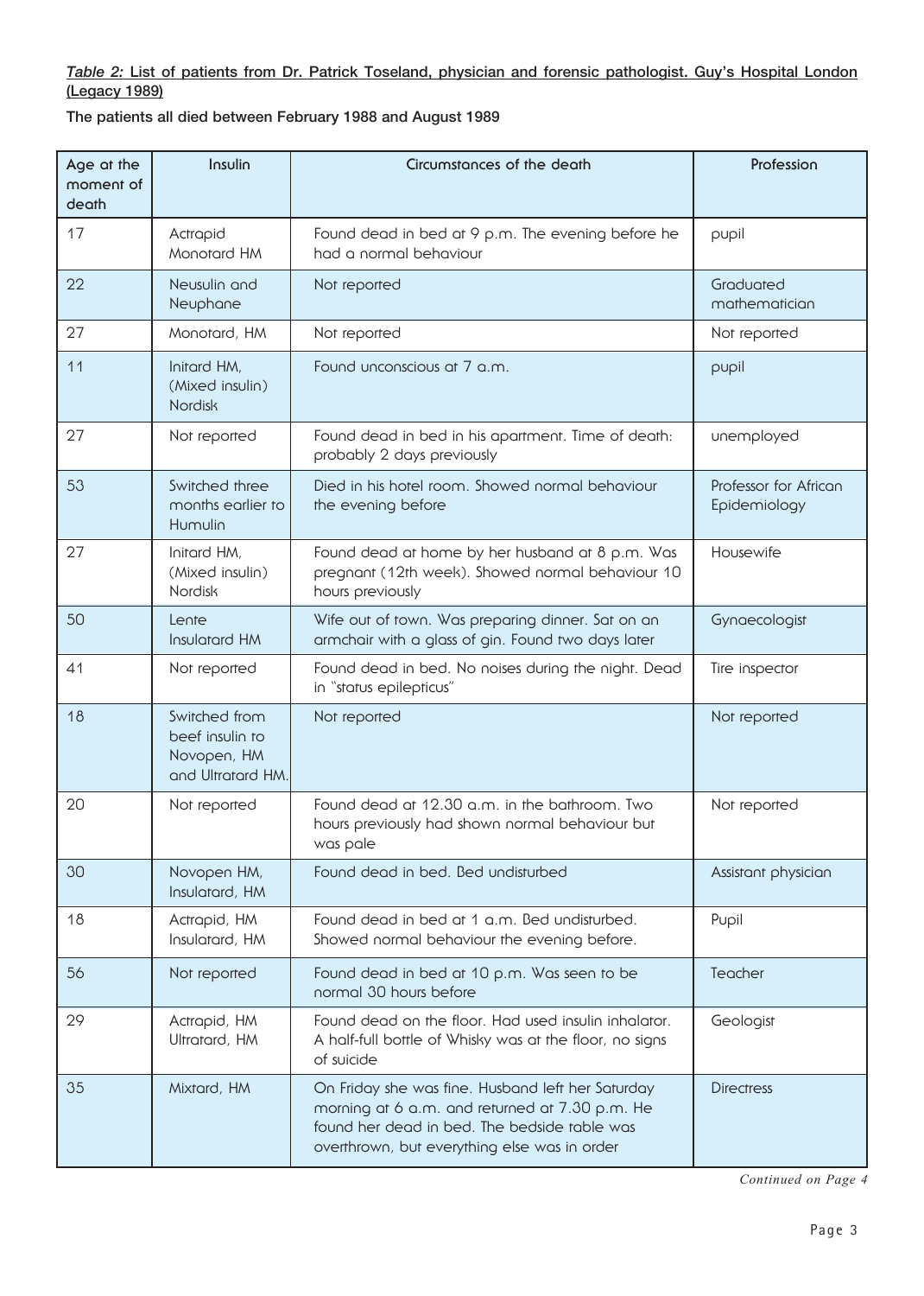*Continued from Page 3*

| Age at the<br>moment of<br>death | Insulin                                                        | Circumstances of the death                                                                                                                                                         | Profession                                   |
|----------------------------------|----------------------------------------------------------------|------------------------------------------------------------------------------------------------------------------------------------------------------------------------------------|----------------------------------------------|
| 26                               | Mixtard 30, HM                                                 | Found dead in bed with a head wound apparently<br>caused by the bedside table. The room was a mess.<br>Dextrasol pills scattered all over on the floor; one was<br>in her hand     | <b>Public Relations</b><br>Specialist, Radio |
| 38                               | Mixtard, HM                                                    | Found dead at home. An insulin syringe was near the<br>body. Drug screening was negative                                                                                           | Unemployed                                   |
| 39                               | Not reported                                                   | Found dead in bed at 8 a.m. His parents saw him<br>the evening before when he showed normal<br>behaviour                                                                           | Electronics technician                       |
| 27                               | Actrapid, HM and<br>Monotard, HM                               | Found dead at 8 a.m., had showed normal<br>behaviour the evening before                                                                                                            | <b>Bank Employee</b>                         |
| 25                               | Novopen, HM<br>and Ultratard, HM                               | Found dead on an armchair in the apartment                                                                                                                                         | Manager of<br>Market Stands                  |
| 25                               | Just switched to<br>Humulin                                    | Found dead in his house                                                                                                                                                            | Not reported                                 |
| 30                               | Velosulin, HM<br>and<br>Insulatard, HM                         | Found dead in bed; had showed normal behaviour<br>the evening before                                                                                                               | Medical secretary                            |
| 22                               | Novopen, HM<br>and Ultratard, HM                               | Found dead in bed on Easter Sunday. The evening<br>before he acted normally. Undisturbed bed. He bit<br>his lips. His face was down on the bed                                     | Student at the<br><b>Glasgow University</b>  |
| 32                               | Not reported                                                   | Found dead in bed at 8 a.m. His fiancée who slept in<br>the same bed, didn't detect anything abnormal during<br>the night.                                                         | Unemployed                                   |
| 29                               | Switched to<br>human' insulin<br>six months<br>before she died | Found dead in bed. Hadn't been seen for two days.<br>Undisturbed bed. Had foam around her mouth                                                                                    | Clerk in Church                              |
| 26                               | Actrapid, HM and<br>Insulatard, HM                             | Left girlfriend at 5.30 p.m when he appeared to be<br>normal. Found by his mother in a weird condition -<br>he "acted like as a zombie". Died 2 days later in a<br>mental hospital |                                              |
| 43                               | Actraphane, HM<br>since 1985                                   | Not reported                                                                                                                                                                       | Not reported                                 |
| 36                               | Humulin(since<br>1986                                          | Collapsed and was found unconscious at home                                                                                                                                        | Not reported                                 |
| 25                               | Mixtard, HM                                                    | Found dead face down on his bed                                                                                                                                                    | Not reported                                 |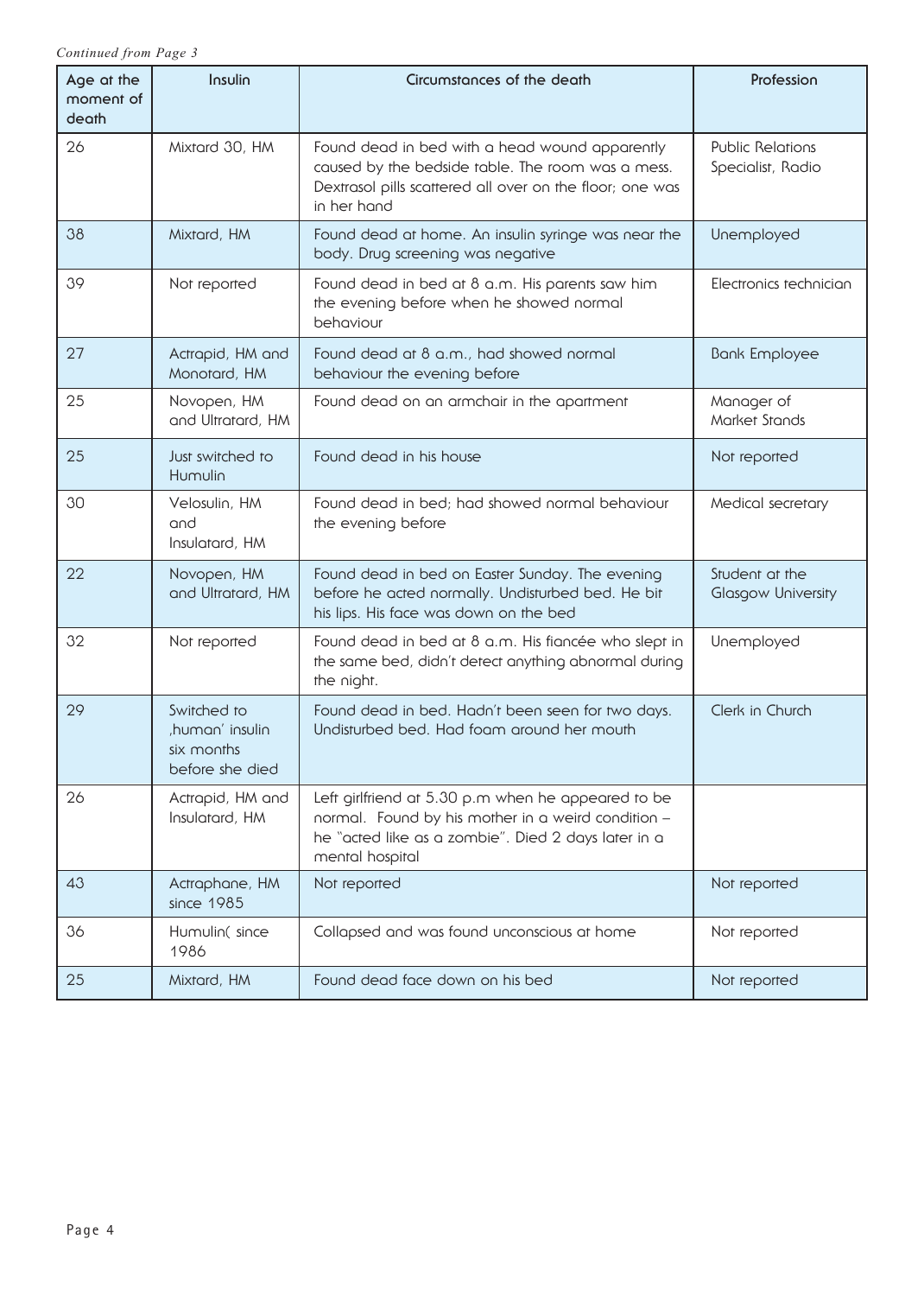| Year | Countries    | <b>Authors</b>                                               | Possible cause of "Dead-in-Bed" Syndrome                                                                                                                                                                                                                                                                                                                                                                                                                                                                                                                                                                                                                                                                                                         |
|------|--------------|--------------------------------------------------------------|--------------------------------------------------------------------------------------------------------------------------------------------------------------------------------------------------------------------------------------------------------------------------------------------------------------------------------------------------------------------------------------------------------------------------------------------------------------------------------------------------------------------------------------------------------------------------------------------------------------------------------------------------------------------------------------------------------------------------------------------------|
| 1987 | <b>USA</b>   | <b>DCCT</b>                                                  | The study showed an increase in severe hypoglycaemia episodes that was<br>three times higher in the intense medicated group that in the traditional<br>medicated group.                                                                                                                                                                                                                                                                                                                                                                                                                                                                                                                                                                          |
| 1991 | <b>CH</b>    | Egger<br>$et$ al. <sup>4</sup>                               | The authors demonstrated that during the enforced change from animal<br>insulin to "human" insulin the hypoglycemia episodes where three times<br>higher with "human" insulin.                                                                                                                                                                                                                                                                                                                                                                                                                                                                                                                                                                   |
| 1991 | GB           | Tattersall et al. <sup>5</sup>                               | In 22 death cases the diabetics had gone to bed in good health, in none<br>were anatomical lesions found, and their diabetes had been<br>uncomplicated and well-controlled in most cases. Treatment with "human"<br>insulin was common to all.                                                                                                                                                                                                                                                                                                                                                                                                                                                                                                   |
| 1992 | S            | Nyström et al. <sup>6</sup>                                  | Between 1983 and 1987 they found 18 fatalities that could be related to<br>diabetes. Among the 10 fatalities with type 1 diabetes, only in one case<br>hypoglycemia could be confirmed. In six other cases hypoglycemia could<br>not be excluded as a cause of the death.                                                                                                                                                                                                                                                                                                                                                                                                                                                                        |
| 1993 | DK           | Borch Johnson<br>(Novo Nordisk)<br>and Helweg-<br>Larsen $7$ | The authors identified 226 cases of younger insulin-treated diabetics under<br>age 50 who died between 1982 and 1988, a period during which the<br>market share of "human" insulin increased from 0.2 to 70%. The authors<br>concluded that there was no connection between the introduction of<br>"human" insulin and increasing mortality in younger insulin-dependent<br>diabetics.<br>The Danish study suffers from an obvious conflict of interest because one of<br>the diabetologists involved was so closely associated with Novo Nordisk.                                                                                                                                                                                               |
| 1994 | <b>USA</b>   | <b>DCCT</b>                                                  | Here is an extract from the DCCT Follow-up of the American Diabetes<br>Association, Boston, Massachusetts which reproduces the options of the<br>Insulin-Management as follows:<br>Diobetologist: "With Ultralente "human" insulin the blood sugar values vary<br>more often during the night. What do you recommend?"<br>Dr. D.M. Nathan, Chairman of the DCCT Research Group: "I prescribe the<br>animal insulin NPH."<br>Several Diabetologists: "We absolutely have to maintain animal insulin."<br>Dr. Nathan: "I would be very disappointed, if animal insulin would<br>disappear from the market. I prefer animal insulin (Porcine or Bovine)<br>during the night, because it allows a better control and less<br>hypoglycemia episodes." |
| 1995 | $\mathsf{N}$ | Søvik and Thor-<br>$d$ arson $8$                             | They observed four cases of unexpected deaths in young type 1 diabetic<br>patients. All patients were found dead in an undisturbed bed, after having<br>been in apparently good health the evening before and had been on<br>"human" insulin.<br>This prompted the investigators to perform an observational study on<br>"human" insulin hypoglycemia deaths during the period of enforced<br>transfer from highly purified animal to 'human' insulin. They studied 240<br>deaths cases in the period from 1981 to 1990. Sixteen of these cases<br>fulfilled the criteria of the dead-in-bed syndrome. Twelve of the patients<br>were reported as having had frequent episodes of hypoglycemia, with<br>nocturnal episodes in 10 cases.          |
| 1999 | N            | Søvik and<br>Thordarson <sup>9</sup>                         | The conclusion by Søvik and Thordarson 4 years later, 1999, was that: "The<br>causes are by definition unknown, but a plausible theory is a death in<br>hypoglycemia, since a history of nocturnal hypoglycemia is noted in most<br>cases".                                                                                                                                                                                                                                                                                                                                                                                                                                                                                                      |

*Continued on Page 6*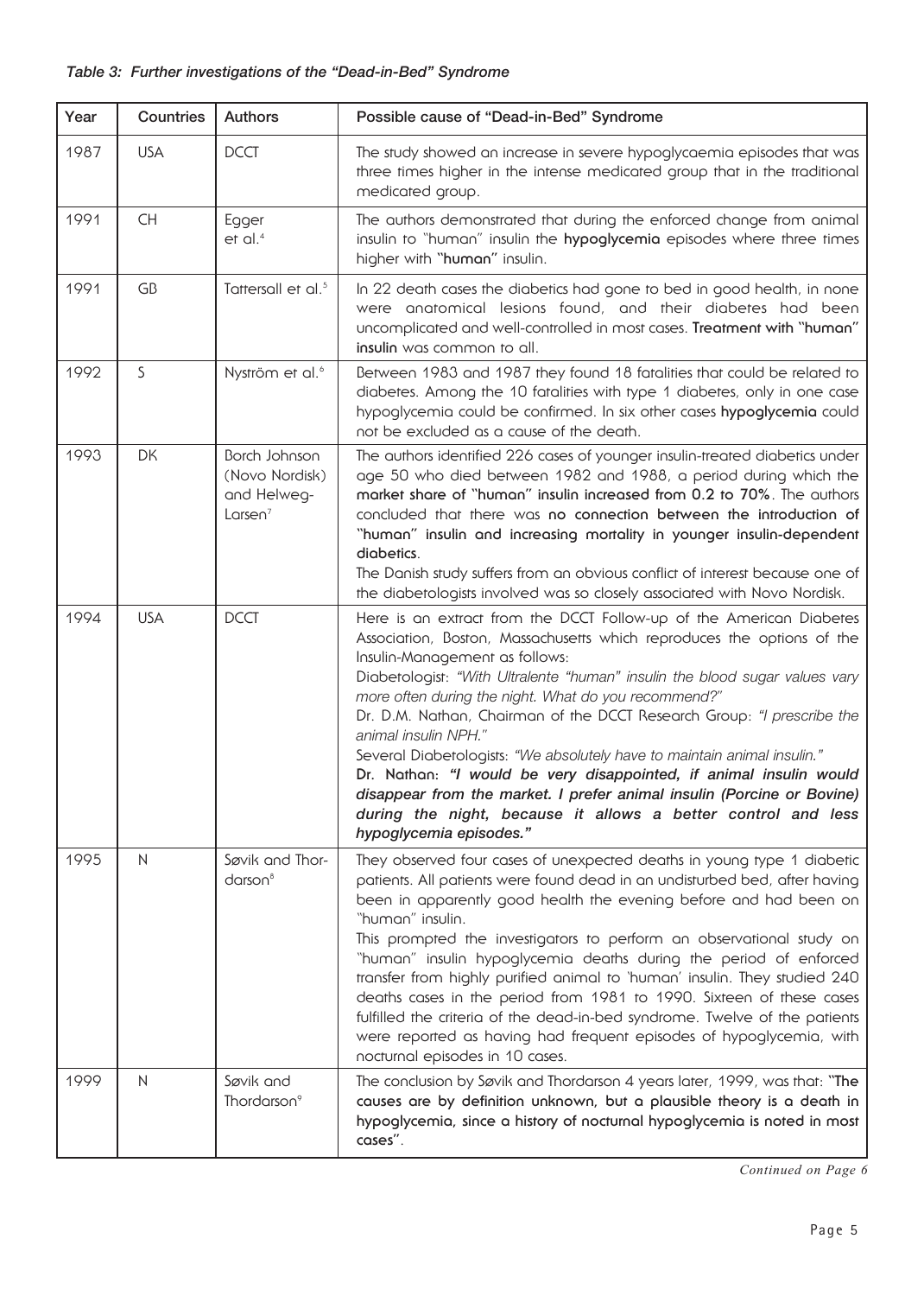| Year | Countries    | <b>Authors</b>                          | Possible cause of "Dead-in-Bed" Syndrome                                                                                                                                                                                                                                                                                                                                                                                                                                                                                                                                       |
|------|--------------|-----------------------------------------|--------------------------------------------------------------------------------------------------------------------------------------------------------------------------------------------------------------------------------------------------------------------------------------------------------------------------------------------------------------------------------------------------------------------------------------------------------------------------------------------------------------------------------------------------------------------------------|
| 1999 | GB           | Heller <sup>10</sup>                    | He established that many patients could no longer recognise the warning<br>symptoms and only with many daily and nightly measurements, the<br>hypoglycemia episodes could be prevented. The dead-in-bed syndrome<br>can be a consequence of nocturnal hypoglycemia.                                                                                                                                                                                                                                                                                                            |
| 1999 | GB           | Weston<br>et al. $11$                   | The assumption of the authors: That premature neuropathy leads to an<br>over activity of the sympathetic system which during a nocturnal<br>hypoglycemia may be associated with an<br>increase of the<br>electrocardiograph Q-T interval, and Q-T dispersion.                                                                                                                                                                                                                                                                                                                  |
| 2002 | GB           | 12<br>Heller <sup>'</sup>               | The author found among children a significant change in QTc during their<br>nocturnal hypoglycemia he found the same among adults. He showed<br>that a pre-treatment with beta-blocking agents prevents abnormal cardiac<br>repolarisation during experimental hypoglycemia.                                                                                                                                                                                                                                                                                                   |
| 2004 | $\mathsf{N}$ | Ramsli<br>et al. $13$                   | 117 cases of death could not been properly identified. Four patients died<br>of the dead-in-bed syndrome. They were between 21 and 36 years old.<br>Three of these patients previously suffered from heavy hypoglycemia. A<br>relation with nocturnal hypoglycemia remains hypothetical.                                                                                                                                                                                                                                                                                       |
| 2005 | S            | Dalquist<br>$et$ al. $14$               | They investigated all sudden death cases at bedtime to next morning from<br>1977 to 2000 and found that at least 17 patients with type 1 diabetes<br>died of the dead-in-bed syndrome, but they didn't identify the cause of<br>the syndrome.                                                                                                                                                                                                                                                                                                                                  |
| 2008 | CDN          | Koltin <sup>15</sup>                    | He stated that the dead-in-bed syndrome accounts for 5-6% of mortality<br>cases in patients with type 1 diabetes. The causes for the dead-in-bed<br>syndrome must be found in the hypoglycemia or in cardiac autonomic<br>dysfunction.                                                                                                                                                                                                                                                                                                                                         |
| 2008 | F            | Rothenbuhler<br>et al. $16$             | The authors studied the QT-Intervals in relation with hypoglycemia among<br>adolescents. They found out that the QTc was very high among all<br>adolescents during a hypoglycemia episode.                                                                                                                                                                                                                                                                                                                                                                                     |
| 2008 | <b>AUS</b>   | Tu et al. $17$                          | The reasons for the dead cases among young type 1 diabetic patients<br>were attributed to acute complications, unnatural causes and sudden<br>death. Among the sudden death cases, ten patients have been found<br>dead in their bed (dead-in-bed syndrome).                                                                                                                                                                                                                                                                                                                   |
| 2009 | GB           | Gill et al. $^{18}$                     | During the nocturnal hypoglycemia the authors established that the QT-<br>Intervals were longer and that in eight episodes cardiac rate and rhythm<br>disturbances were identified. The dead-in-bed syndrome could therefore<br>have, according to the authors, an arrhythmic background.                                                                                                                                                                                                                                                                                      |
| 2009 | GB           | Woodward<br>et al. $19$                 | The authors assumed that nocturnal hypoglycemia is a risk factor for dead-<br>in-bed syndrome. In conclusion the authors note that the blood sugar value<br>before going to bed is a significant factor for nocturnal hypoglycemia.                                                                                                                                                                                                                                                                                                                                            |
| 2009 | <b>USA</b>   | Tannenberg<br>et al. $\overline{^{20}}$ | For the authors the dead-in-bed syndrome accounts for approximately 6%<br>of the mortality in patients with type 1 diabetes under age of forty. The<br>authors analyzed the data of an insulin pump and the continuous glucose<br>monitoring system (CGMS) in a 23 year old man with type 1 diabetes who<br>was found dead the next morning in his bed. The data showed a blood<br>sugar value of 1.6 mmol/l around the time of death.<br>According to the authors, this value is definitely evidence that the cause of<br>the dead-in-bed syndrome is nocturnal hypoglycemia. |
| 2010 | <b>AUS</b>   | Tu et al. $^{21}$                       | The authors assumed that the reason for the dead-in-bed syndrome was<br>what they termed to be "terminal malignant arrhythmia". This disorder<br>may be caused by hypoglycemia, by a prehistory of cardiac illness or by<br>genetic influence.                                                                                                                                                                                                                                                                                                                                 |

*Continued on Page 7*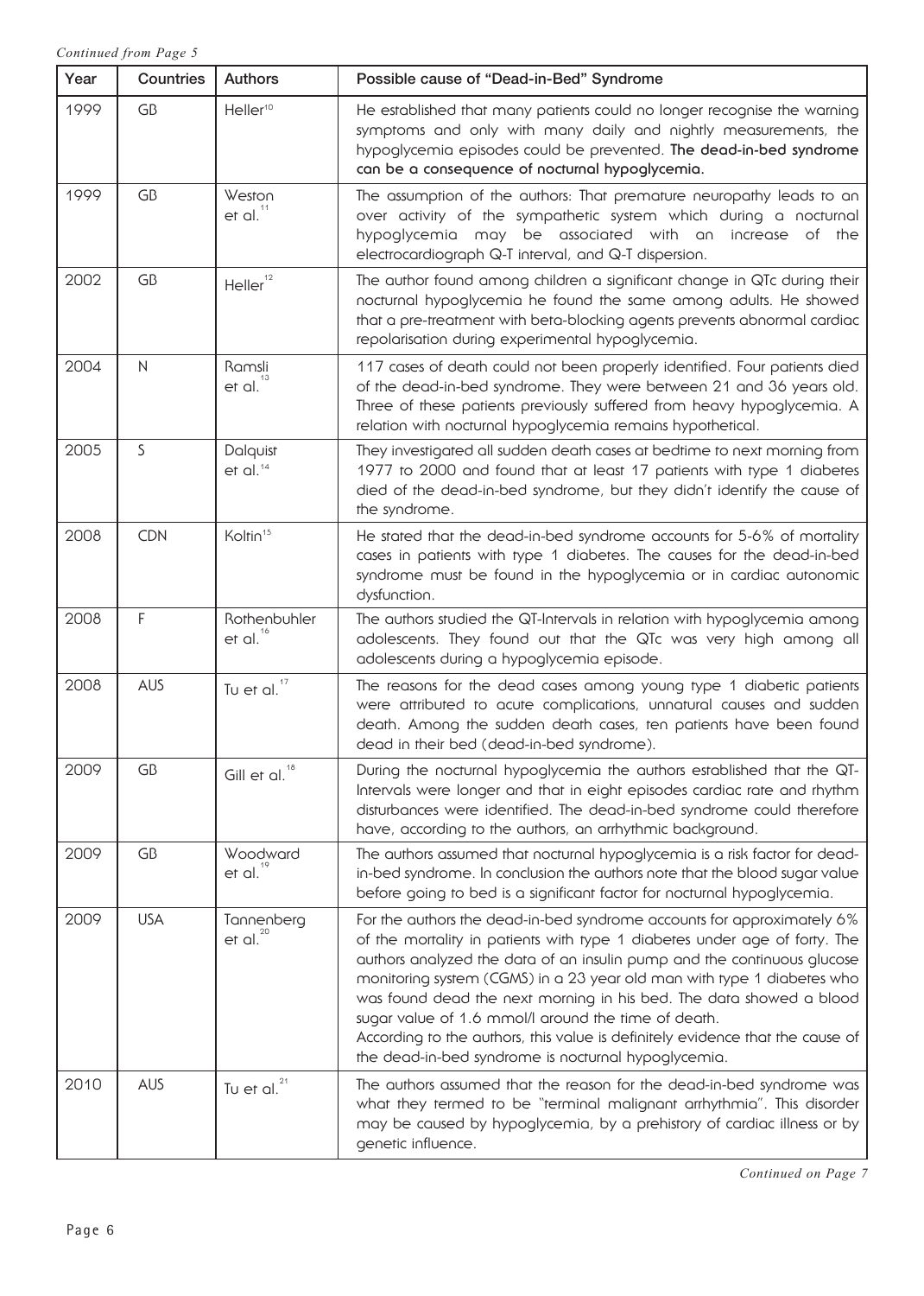*Continued from Page 6*

| Year | Countries  | <b>Authors</b>          | Possible cause of "Dead-in-Bed" Syndrome                                                                                                                                                                                                                                                                                                                                                                                                                                                                                                                               |
|------|------------|-------------------------|------------------------------------------------------------------------------------------------------------------------------------------------------------------------------------------------------------------------------------------------------------------------------------------------------------------------------------------------------------------------------------------------------------------------------------------------------------------------------------------------------------------------------------------------------------------------|
| 2010 | <b>AUS</b> | Tu et al. $^{22}$       | Autopsy reports from dead-in-bed syndrome cases between 1994 and<br>2006 have been investigated to find changes in the myocardial tissues.<br>Genetic analysis also has been made. 22 dead-in-bed syndrome cases<br>were identified but there were no differences between them and the<br>control group.<br>Although their results were not conclusive, the authors are hoping that as<br>soon as the cause and the trigger of the dead-in-bed syndrome are<br>determined, therapeutic measures can be used to protect type 1 diabetic<br>patients with a higher risk. |
| 2010 | <b>USA</b> | JDRFCGMSG <sup>23</sup> | The authors concluded that among type 1 diabetic patients nocturnal<br>hypoglycemia occur very often. Low HbA1c-values in the evening facilitate<br>a higher the risk of a nocturnal hypoglycemia.                                                                                                                                                                                                                                                                                                                                                                     |
| 2010 | <b>USA</b> | Buckingham<br>et al.    | The aim to prevent hypoglycemia worked as follows: if the glucose value<br>went below a certain parameter value the insulin pump suspension was<br>deactivated. With three algorithms the hypoglycemia could be prevented<br>in 6 of 10 nights. With two algorithms the hypoglycemia could be pre-<br>vented in 12 of 16 nights.                                                                                                                                                                                                                                       |

JDRFCGMSG = Juvenile Diabetes Research Foundation Continuous Glucose Monitoring Study Group

#### *Comments and Recommendations*

As the dead-in-bed syndrome is a result of night-time hypoglycemia, patients who live and sleep alone should be brought into a social network. Furthermore, in my experience previous episodes of "human" insulin hypoglycemia unawareness are likely to predict the occurrence of this life-threatening syndrome. I believe that the life of many young diabetics using "human" insulin could have been saved if the problems had been recognized earlier. Among diabetics who do not recognize hypoglycemia when they are affected by it, I strongly recommend that animal insulin be tried. In many cases the classic warning symptoms such as sweating, tremor and hunger will return if animal insulin is used. I strongly believe that it is the responsibility of physicians and diabetic organizations to inform patients and thereby enable them to make informed choices about which insulin to use.

NOTE: The author wishes to thank Matthias Egger, MD, Professor of Epidemiology at the University of Bern in Switzerland and Philip Corfman, MD, former Director of the Center for Population Research at the National Institutes of Health and former Reviewing Medical Officer at the Food and Drug Administration, USA.